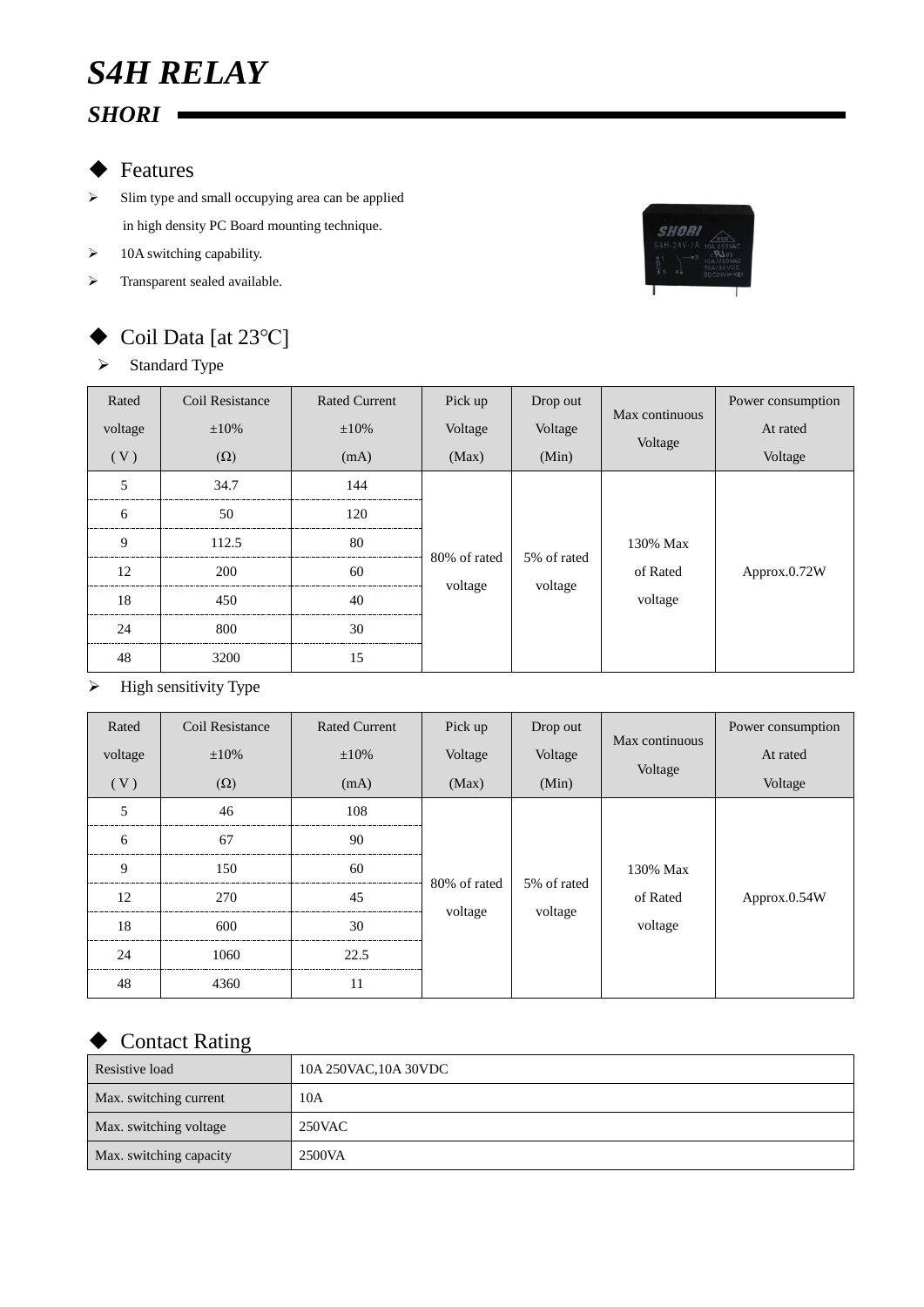# Type List

| Terminal style      | Contact form | UL Insulation   |                  | Designation (provided with) |                                                  |
|---------------------|--------------|-----------------|------------------|-----------------------------|--------------------------------------------------|
|                     |              | System approval | <b>Type</b>      | Sealed type                 | Sealed type washable                             |
| <b>PCB</b> terminal | 1A(SPNO)     |                 | Standard         | $S4H-12-1A$                 | S <sub>4</sub> H-12-1AS                          |
|                     |              | F               | High sensitivity | $S4H-12B-1A-F$              | $S4H-12B-1AS-F$                                  |
|                     | 1C(SPDT)     |                 | Standard         | $S4H-12-1C$                 | S <sub>4</sub> H <sub>-12</sub> -1C <sub>S</sub> |
|                     |              | Е               | High sensitivity | $S4H-12B-1C-F$              | $S4H-12B-1CS-F$                                  |

### Ordering information

S4H - 12 B - 1A S - F

1 2 3 4 5 6

1. S4H -- Basic series designation. 5. S -- Sealed type washable

2. 12 -- Coil Voltage (5V~48V)

3. Power Consumption F -- Class F

B --High sensitivity Type(0.54W) Blank -- standard type Blank --Standard Type(0.72W)

4. 1A -- 1 Form A, Single pole normally open

1B -- 1 Form B, Single pole normally closed

1C -- 1 Form C, Single pole double throw

#### ◆ Specification

Blank -- Sealed type

6. Insulation standard

| Contact material              | Ag Alloy                                            |                                  |  |
|-------------------------------|-----------------------------------------------------|----------------------------------|--|
| Contact resistance            | $100 \text{ m}\Omega$ Max                           |                                  |  |
| Operate time                  | 20 ms Max                                           |                                  |  |
| Release time                  | 10 ms Max                                           |                                  |  |
| Insulation resistance         | $100$ MΩ Min. (DC 500V)                             |                                  |  |
|                               | : AC 1000V , 50/60Hz 1 min.<br>Between open contact |                                  |  |
| Dielectric strength           | Between contact and coil: AC 5000V, 50/60Hz 1 min.  |                                  |  |
| Vibration resistance          | Operating extremes                                  | 10~50Hz, amplitude 1.5 mm        |  |
|                               | Damage limits                                       | 10~50Hz, amplitude 1.5 mm        |  |
| Shock resistance              | Operating extremes                                  | 10G                              |  |
|                               | Damage limits                                       | 100G                             |  |
|                               | Mechanical                                          | 10,000,000 operations            |  |
|                               |                                                     | (frequency 18,000 operations/hr) |  |
| Life expectancy               | Electrical                                          | 100,000 operations               |  |
|                               |                                                     | (frequency 1,800 operations/hr)  |  |
| Operating ambient temperature | $-40 \rightarrow +70$ °C(no freezing)               |                                  |  |
| Weight                        | Approx 13 g                                         |                                  |  |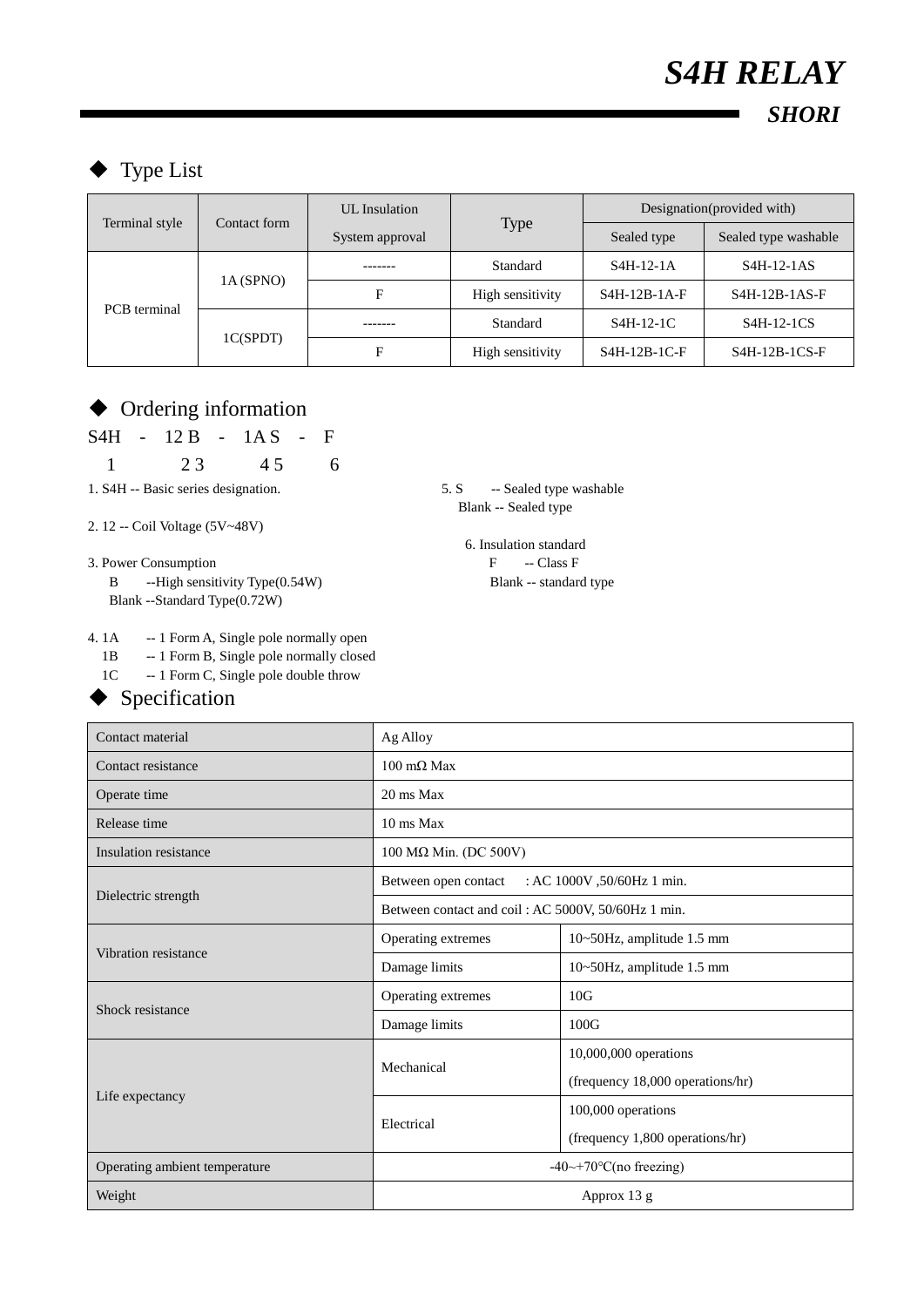# *S4H RELAY*

## *SHORI*

## ◆ Safety Approval

| Certified | <b>UL/CUL</b> | TUV        |
|-----------|---------------|------------|
| File No.  | E188091       | R 50177786 |

### Safety Approval Rating

| --<br>UL/CUL            | <b>TUV</b> |
|-------------------------|------------|
| 10A 30VDC<br>10A 250VAC | 10A 250VAC |

### Outline Dimension



## Wiring Diagram (BOTTOM VIEW)





PC Board Layout (BOTTOM VIEW)